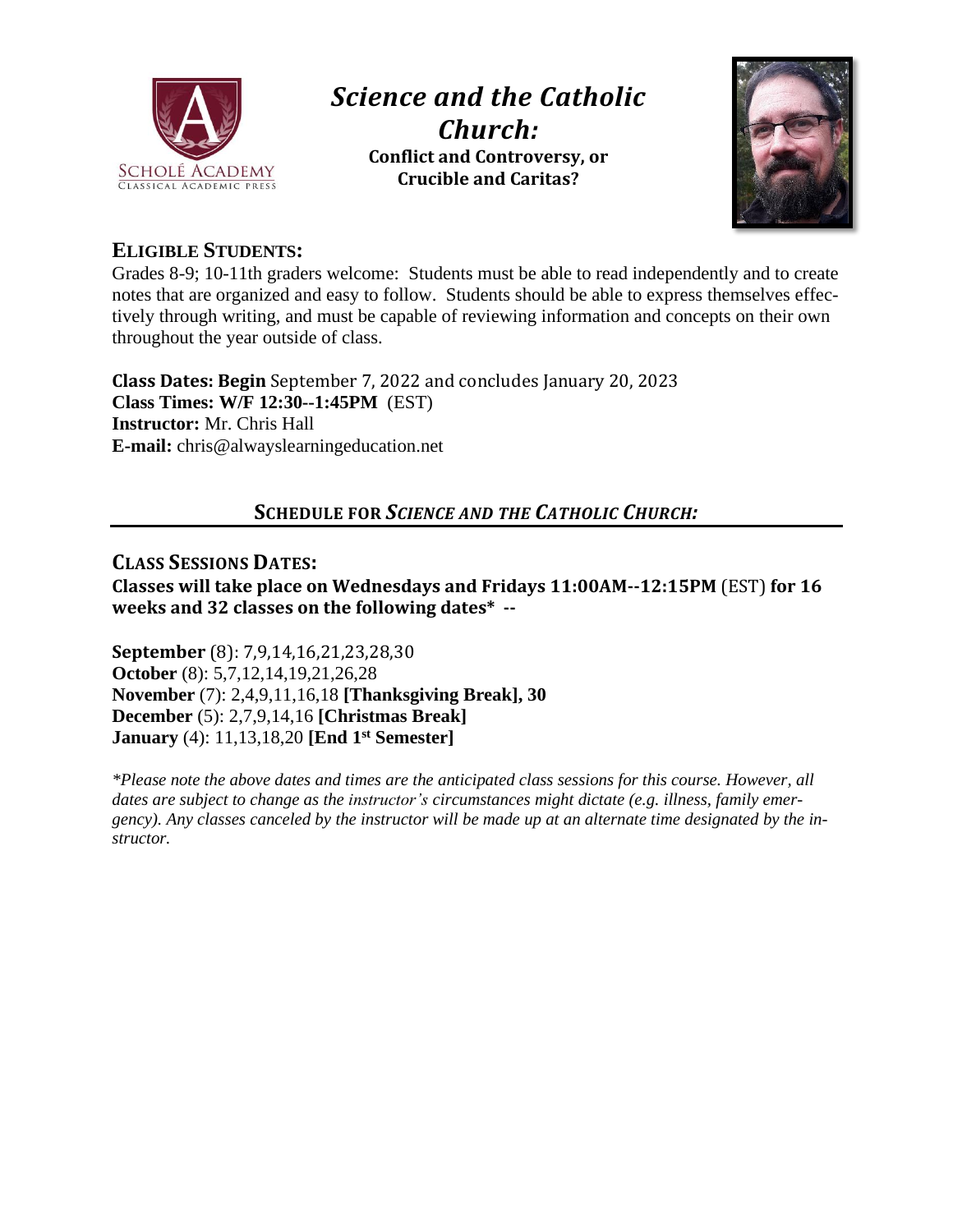What is Science? What is Catholic Theology?

- the Scientific Process; revelation and theology
- how we argue and draw conclusion, focus on premises
- three perspectives on the cosmos- atheism, agnosticism, theism
- natural philosophy vs. science- what is the difference, how do we practice each?
- Key Documents of the Catholic Church
- Scripture, Catechism, encyclicals, historical writings (Didache)

#### **Conflict**

- How do conflicts arise between people, institutions, and between people and institutions? Cases of Apparent Conflict

- Copernicus
- Galileo

Mixed in at appropriate points throughout the course will be studies of various prominent Catholic scientists who exemplify both practice of natural philosophy/science and the Catholic faith.

#### **REQUIRED COURSE TEXTS AND MATERIALS:**

- New American Bible
- Catechism of the Catholic Church
- Commonplace notebook
- Pencil
- Highlighter
- A variety of resources and course readings will be posted on the course website for students to download, print, and read. These will include excerpts from books, papal encyclicals, and articles relevant to the topics at hand.

## *SCIENCE AND THE CATHOLIC CHURCH* **COURSE DESCRIPTION:**

In our modern moment, the public narrative pits science against Christianity. Adherents of one simply cannot adhere to the tenets and truths of the other, so it seems, and our young Catholic students are perpetually hearing about their church's squelching of Galileo, Copernicus, and other Heroes of Modern Science in particular.

And yet, is there truth to these claims? What actually happened in those controversies, and are they being portrayed accurately? Have there been Catholic laymen, vocations, and even saints among scientists? Is science inimical to faith, or vice versa? As Catholics, what can we hold forth from the nearly two thousand year history of our faith in support of science, and what can we say that science has also offered our faith as a reflection of God's truth?

In this course, we will explore these questions through the lenses of scientific method, resources in Catholic theology from scripture to papal encyclicals, and informal logic. We will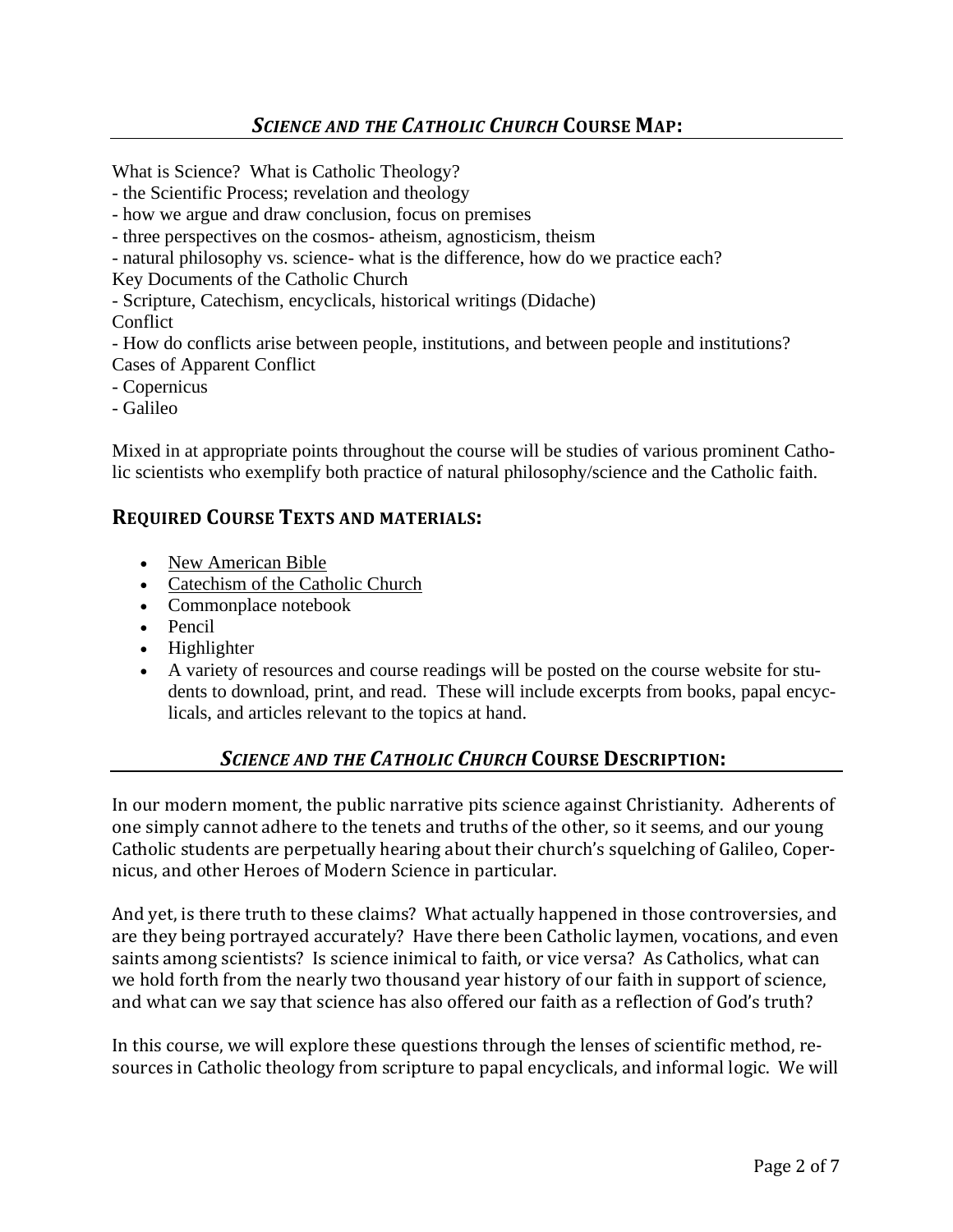discuss readings, perform scientific experiments as they were historically performed, engage in Socratic discussion, and debate the merits of various perspectives and arguments often encountered along the frontiers of science and faith. We will learn about historical natural philosophers and scientists through the lenses of their writings, professional and personal, to see how they reconciled their craft and their faith. We will see in them, and in their work, echoes and shadows of our own time, our own concerns, and our own walks in faith.

As we wrangle with the ideas, narratives, and historical facts, we will form a picture of the relationship between science and faith that honors the notion that all Truth is God's Truth, and that God has given us the tools of intellect and discernment to serve him in a variety of ways, alongside and in resonance with truth, hope, and love.

#### **STUDENT EXPECTATIONS: EXECUTIVE FUNCTION SKILLS**

Students enrolling in this course will be expected to show development of Executive Function skills throughout the semester. Executive Function is a set of qualities and skill sets students can develop and hone to better approach the courses, lectures, readings and teachers they will face as their academic coursework matures.

Each teacher will invariably have his own set of requirements and skills he requires students to bring to their studies. Generally speaking, I believe there are five such qualities that are necessary for my students in various subjects:

**1. An Engaged Student:** One who is willing to step into the arena of class discussion, ask questions, supply answers, take in what is being discussed, and apply it to his own experience.

**2. Note Taking:** A student who during and after being engaged with the class has been trained to note important and relevant content in an organized fashion. His notes would then be consulted, independently, for application in assignments and assessments. For those who need a framework from which to begin or refine this process, Cornell notes is a helpful system.

**3. Attention to Detail & Preparedness:** Students should consistently adhere to deadlines, submission requirements, proper reporting formats (ex. citations, quotation format), confirm technology is working prior to the start of class, determine how to proceed after an absence, be responsible for consulting his course syllabus and adjusting as the class proceeds, etc..

**4. Employ Critiques:** When students receive feedback to one of their submissions, they should apply that feedback to future assignments. Students should also glean information from the live class critiques to learn from the experience of others.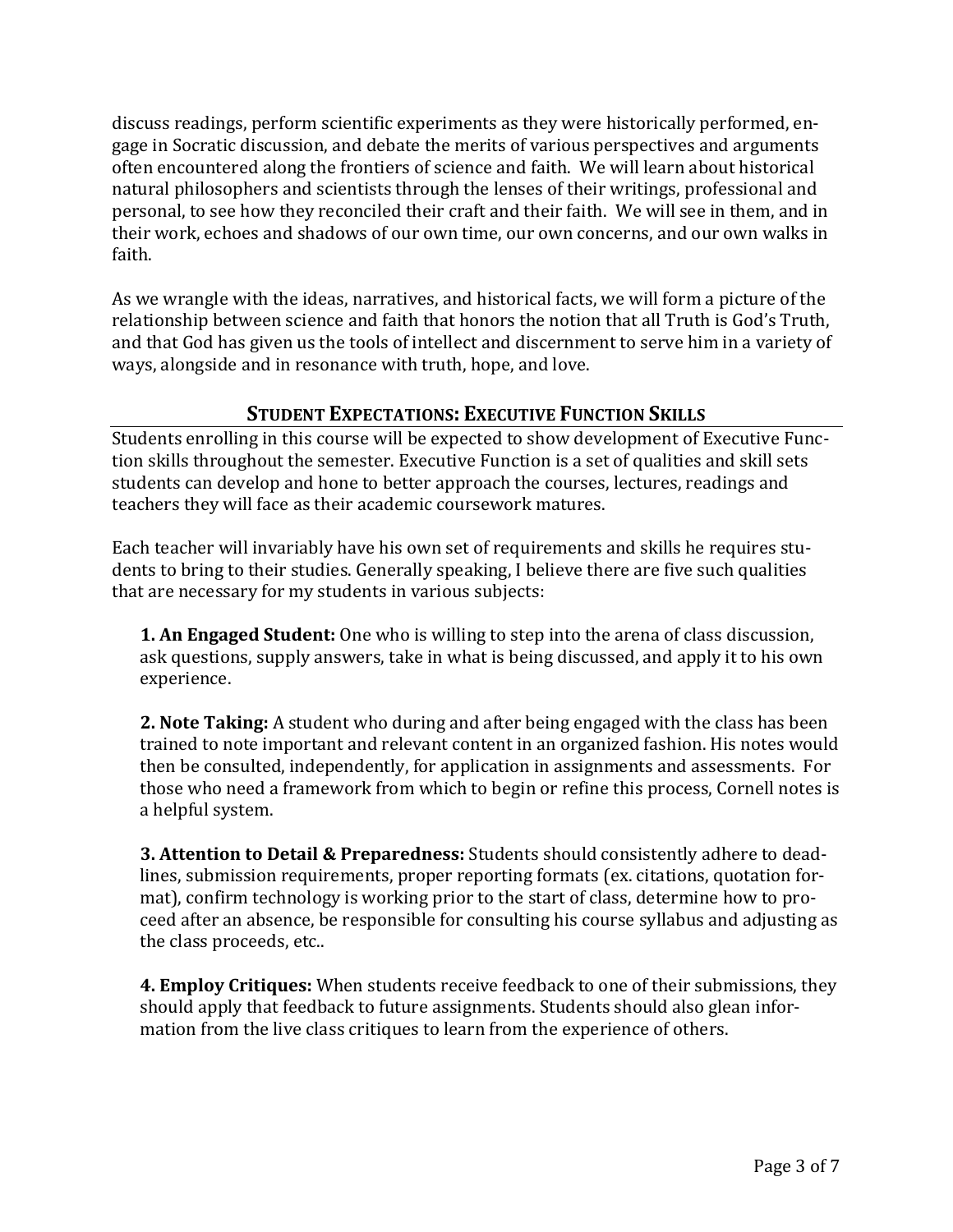**5. Initiative/Maturity:** Students should hear the teacher comments and be able to assess whether or not the teacher was describing his work, and then take the initiative to schedule office hours with his teacher if necessary.

## **STUDENT EXPECTATIONS IN ACTION**

Students are expected to arrive to class on time and with all assigned material completed. The instructor will facilitate learning for the student, but the responsibility for staying upto-date with classwork and assignments ultimately falls to the student.

Students will be expected to listen attentively and to participate actively in class discussions and practices. During class discussion, students will review answers, pose questions, explain and justify their answers and solution. Each week the teacher will lead discussions informed by issues and problems raised by students, as well as issues introduced by the teacher.

Students will also be expected to maintain their commonplace notebook, and be prepared to share the public-oriented portions at any time. The more private, reflective sections are, of course, not for public share unless the student wants to do so.

All assignments will be due into the appropriate Schoology Assignment folder prior to the start of class each day. Students turning in late work will earn a 10% penalty for each day the assignment is late. Students will submit their work by scanning their homework pages and uploading it into the Schoology assignment window. Photographs of projects are the best way to document the physical artifacts we'll create during this course, but all written work must be scanned for submission, not photographed.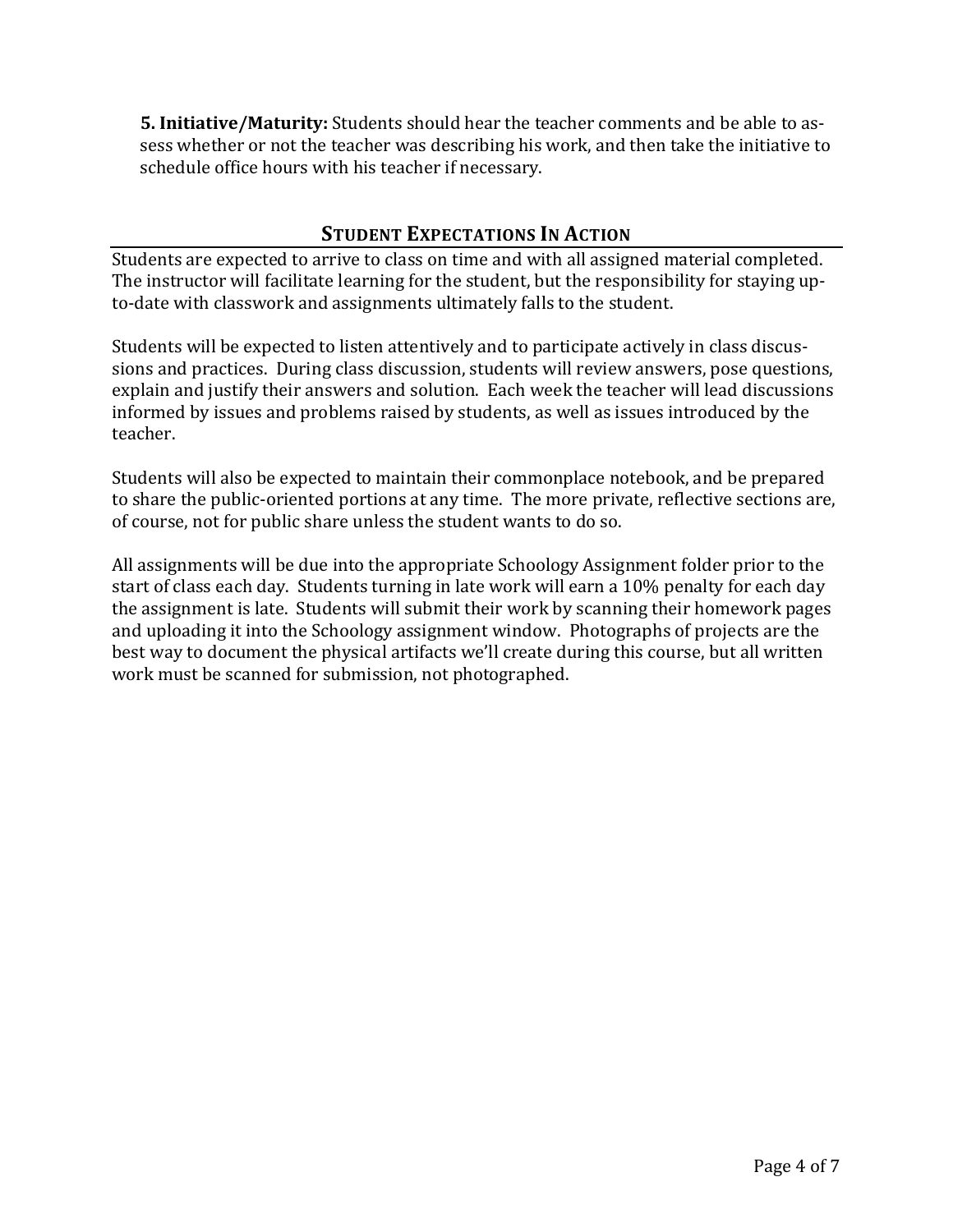## **STUDENT EVALUATION: GRADING**

As the teacher I can assign the following grades to your student's level of achievement: *magna cum laude* (with great praise); *cum laude* (with praise); *satis* (sufficient, satisfactory) and *non satis* (not sufficient).

Ideally, every average student working diligently should do praiseworthy work (cum laude). Those who excel beyond this expectation will be the *magna cum laude* students. Students who do adequate but not praiseworthy work be designated *satis*. *Non satis* means lacking sufficiency or adequacy.

#### **STUDENT EVALUATION: MASTERY PORTRAIT**

Students who are prepared to take this class are typically early to late teens, adolescents approaching young-adulthood. It's imperative, then, that this course not only provide the academic components necessary to achieve mastery of course content and skills associated with analytical thought, but also to help engage the student in development of their moral virtues. These aspects of the course would comprise the "learning target".

- Students will be able to define science and theology, tell how each of them claims knowledge, and identify the places in which the two may either work together or come into apparent conflict. - Students will define the process of science, and define the use of the terms fact, theory, and truth as they are used both in science and in common parlance.

- Students will identify key resources by which we can research Catholic theology, including sacred scripture, the Catechism of the Catholic Church, and encyclicals.

- Students will know how to read and research within these resources.

- Students will explore and understand how conflicts come into being between people, between institutions, and between individuals and institutions.

- Students will tell the history of several famous instances of apparent conflict between the Catholic Church and science, including:

- Copernicus

- Galileo

- Students will learn about prominent Catholic scientists, who practiced both science and the Catholic faith, including:

- Albertus Magnus- patron saint of natural science
- Fibonacci- advocated Arabic numerals and noticed geometric patterns in nature
- Roger Bacon- proposed the foundations of the Scientific Method
- Brunelleschi- architect (designer of the dome of the Duomo)
- Regiomantus- Father of Modern Astronomy
- Descartes and Pascal- competing thought and philosophy during the late Reformation and Counter-Reformation
- Lavoisier- Father of Chemistry
- Pasteur- inventor of pasteurization, biologist
- Lematire- first proposed the "Big Bang" theory,

- Students will learn how to spot key fallacies of informal logic that are often used to claim an apparent conflict between the Catholic Church and science.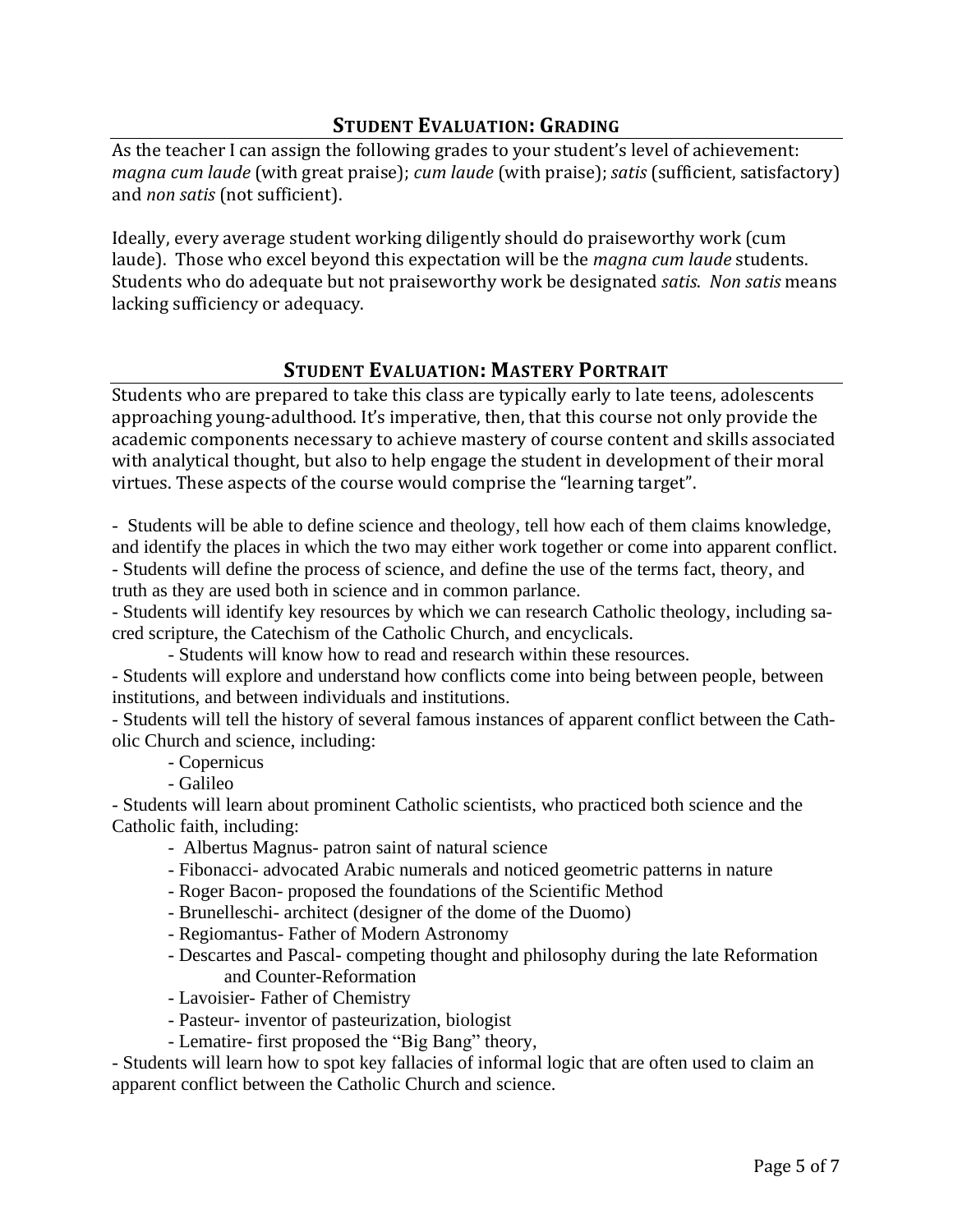- Students will learn faithful and winsome ways to engage in arguments with others about the relationship between the Catholic Church and science.

#### **STUDENT EVALUATION: ASSIGNMENTS, TYPES & WEIGHTS**

Mr. Hall will communicate with students regarding assignment feedback and grading through the free online grading system, Schoology. The teacher will provide students with more detailed information and access to the *Science and the Catholic Church* course page.

Student's grades will be comprised of:

- 1. Exams/Projects: 40% of the grade
- 2. Quizzes: 10% of the grade
- 3. Research Projects: 25% of the grade
- 4. Assignments: 15% of the grade
- 5. Class Participation: 10% of the grade

#### **STUDENT EVALUATION: ACADEMIC DISHONESTY**

Students will often take assessment tests and/or quizzes privately at home. Students are on their honor to abide by Scholé Academy's Learning Philosophy which assumes the personal cultivation of Student-Virtues described in the Student-Parent Handbook.

Additionally, plagiarism is a serious and punishable offense. Proper citation of all sources is essential to the academic endeavor. Remember to cite any source if the information is not common knowledge or is an opinion obtained through any source. A plagiarized assignment will result in a failing grade. Students should consult their chosen style manual (see Student Expectations above) for specific direction on obtaining, quoting and paraphrasing sources.

## **THE VIRTUAL CLASSROOM:**

We will be using the free online "virtual classroom" software provided by Zoom, one of the leading companies that provides such software. The virtual classroom will provide students with interactive audio, text chat and an interactive whiteboard in which texts, diagrams, video and other media can be displayed and analyzed. We will provide students with a link (via email) that will enable students to join the virtual classroom.

Specific information regarding the technology used by Scholé Academy (including required technology) can be found by visiting the Technology in the Classroom section of the Student Parent Handbook.

Students will submit documents by scanning and uploading them to their personal computer, then attaching those files as .pdfs to an email. They will submit their work to the *Science and the Catholic Church* Schoology assignment page (access granted after enrollment is secured).